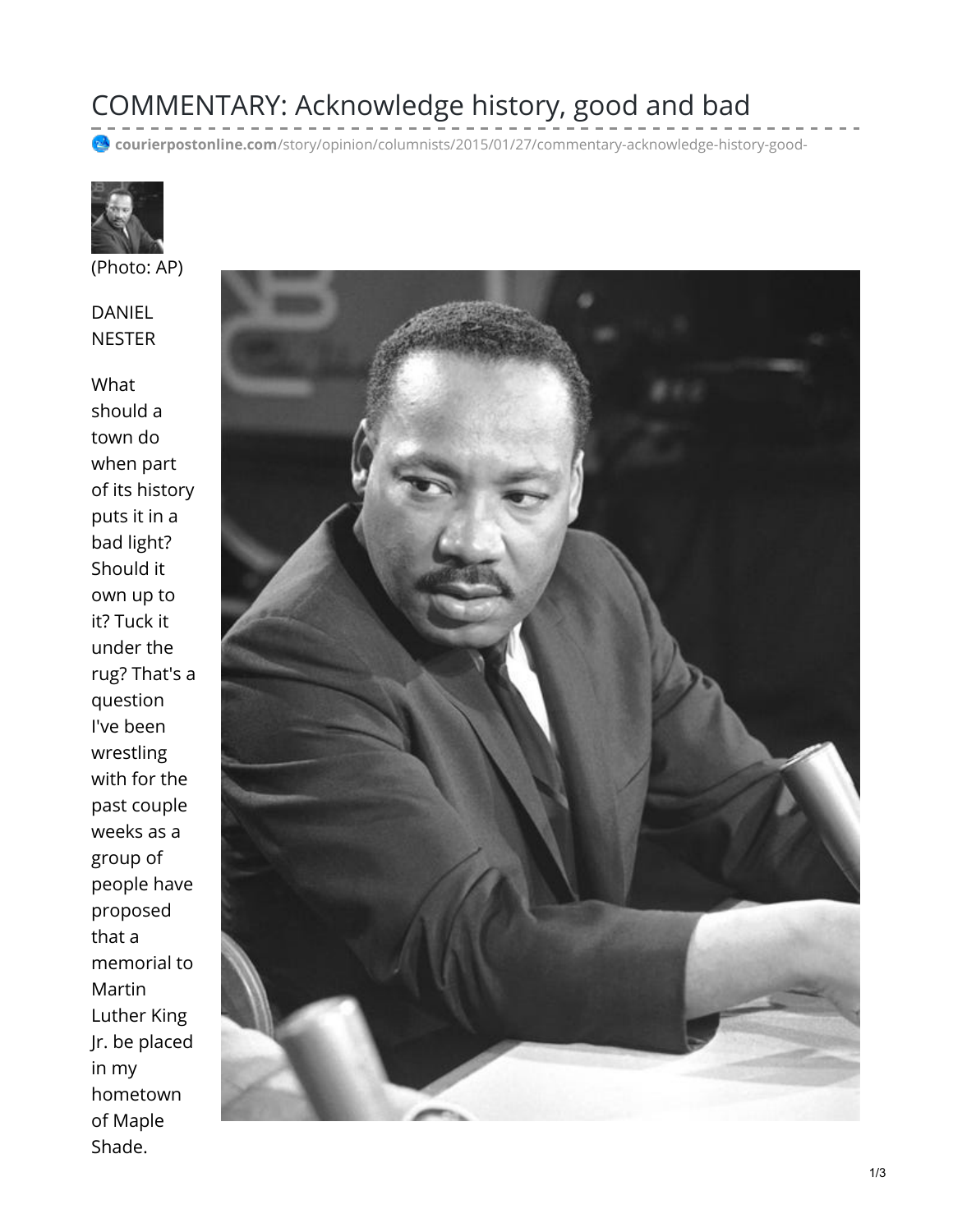The memorial would not be your average civil rights monument. It would commemorate the place where, on June 12, 1950, a 20-year-old King (then a graduate student at Crozer Theological Seminary in Chester, Pennsylvania), his classmate and their dates were refused service at Mary's Cafe, a bar on Main Street off Route 73. The bar's owner, Ernest Nichols, not only didn't serve them; he told the group to leave. He got loud, pulled out a gun and fired it off to make his point.

King and his classmate, Walter McCall, were incensed. They drove to the Maple Shade police station and filed a complaint, which cited New Jersey's anti-discrimination laws, passed in 1945. Nichols was arrested, but the case was dismissed after three white Penn students refused to testify.

The incident is cited by some King scholars as a formative experience, one of the reasons he focused his ministry on civil rights.

Growing up, the King story was more of a suburban myth than historical fact, and many in town still question what happened, or if it really did happen in the first place.

The site of Mary's Cafe was razed in 2010 and is now a shoulder of an on-ramp. That's where I went this Martin Luther King Jr. Day, and watched as a small group, led by activist Patrick Duff, historian William Kelly and Camden County NAACP President Colandus "Kelly" Francis gathered to express their support for the placement of a memorial on the patch of grass.

As a native Shader, I can't help but be conflicted about commemorating what amounts to an embarrassing chapter in my town's history. What does it say that I grew up in a town where such an egregious incident took place?

Maybe that's why Dennis Weaver, Maple Shade's informal historian, seems so dead set against it. "I Vote NO!" he wrote in a post he's since deleted. "Who wants to see that coming into town! He had nothing to do with our town's heritage to celebrate."

Another, more reasonable, take comes from Rob Wells, a member of Maple Shade Township Council and former mayor.

"We own our history, whether it's good or bad," he told me over the phone. Wells points out that Maple Shade is far more racially diverse than it was when we both were growing up, and the township manager, Jack Layne, is an African-American.

On Thursday, the council heard the outline of the group's proposal. That marked the first time the town had acknowledged the King event happened in any official forum.